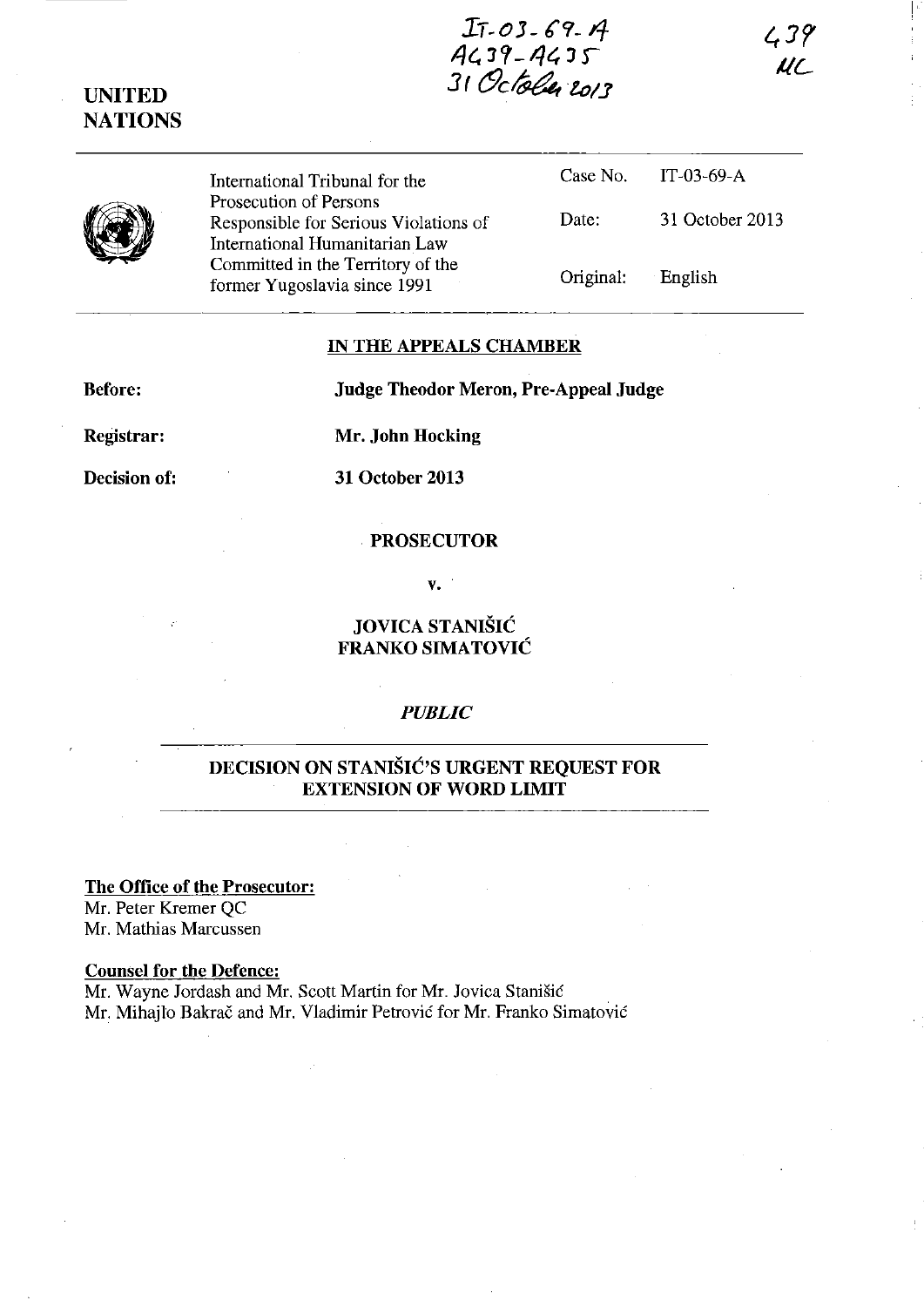**I, THEODOR MERON,** Judge of the Appeals Chamber of the International Tribunal for the Prosecution of Persons Responsible for Serious Violations of International Humanitarian Law Committed in the Territory of the former Yugoslavia since 1991 ("Appeals Chamber" and "Tribunal", respectively), and Pre-Appeal Judge in this case;  $\frac{1}{2}$ 

**NOTING** the Judgement rendered in the present case by Trial Chamber I on 30 May 2013;<sup>2</sup>

**NOTING** the notice of appeal filed by the Office of the Prosecutor ("Prosecution") on 28 June  $2013$ ;<sup>3</sup>

**BEING SEISED OF** the "Stanisic Defence Urgent Request for Extension of Word Limit" filed by Jovica Stanisic ("Stanisic") on 23 October 2013 ("Stanisic Motion") by which Stanisic seeks leave to exceed the word limit for his response brief by  $10,000$  words;<sup>4</sup>

**NOTING** the "Prosecution's Response to Stanistic's Urgent Request for Extension of Word Limit" filed by the Prosecution on 25 October 2013 ("Prosecution Response to Stanisic Motion"), in which the Prosecution opposes the Stanistic Motion, but requests that if the motion is granted, the Prosecution be granted a proportional extension of the word limit for its reply brief;<sup>5</sup>

**NOTING** the "Simatovic Defence Response to Stanisic Defence Urgent Request for Extension of Word Limit" filed by Franko Simatovic ("Simatovic") on 25 October 2013 ("Simatovic Response"), in which Simatovic requests that if the Stanisic Motion is granted, the Appeals Chamber grant Simatović a similar extension of the word limit for his response brief;  $6$ 

**NOTING** the "Prosecution's Response Regarding Simatovic's Response to Stanisic's Urgent Request for Extension of Word Limit" filed by the Prosecution on 28 October 2013 ("Prosecution Response Regarding Simatovic Response"), by which the Prosecution opposes the Simatovic Response, but requests that if Simatovic's request is granted, the Prosecution be granted a proportional increase of the word limit prescribed by the Practice Direction on the Length of Briefs and Motions<sup>7</sup> for its reply brief;<sup>8</sup>

 $\overline{1}$  Order Designating a Pre-Appeal Judge, 9 October 2013.

Prosecutor v. Jovica Stanišić and Franko Simatović, Case No. IT-03-69-T, Judgement, 30 May 2013 (with confidential Appendix C) ("Trial Judgement"),

Prosecution's Notice of Appeal, 28 June 2013, *See also* Prosecution Appeal Brief, 11 September 2013 (confidential), A public redacted version was filed on 25 September 2013 ("Appeal Brief'), Notice of Filing of Public Redacted Version of Prosecution Appeal Brief and Corrigendum, 25 September 2013,

Stanišić Motion, paras 3, 17,

<sup>5</sup> **Prosecution Response to Stanisic Motion, paras 2, 6-7.** 

**<sup>6</sup> Simatovic Response. para. 2.** 

 $7$  IT/184 Rev. 2, 16 September 2005 ("Practice Direction").

**<sup>8</sup> Prosecution Response Regarding Simatovic Response, para. 2.**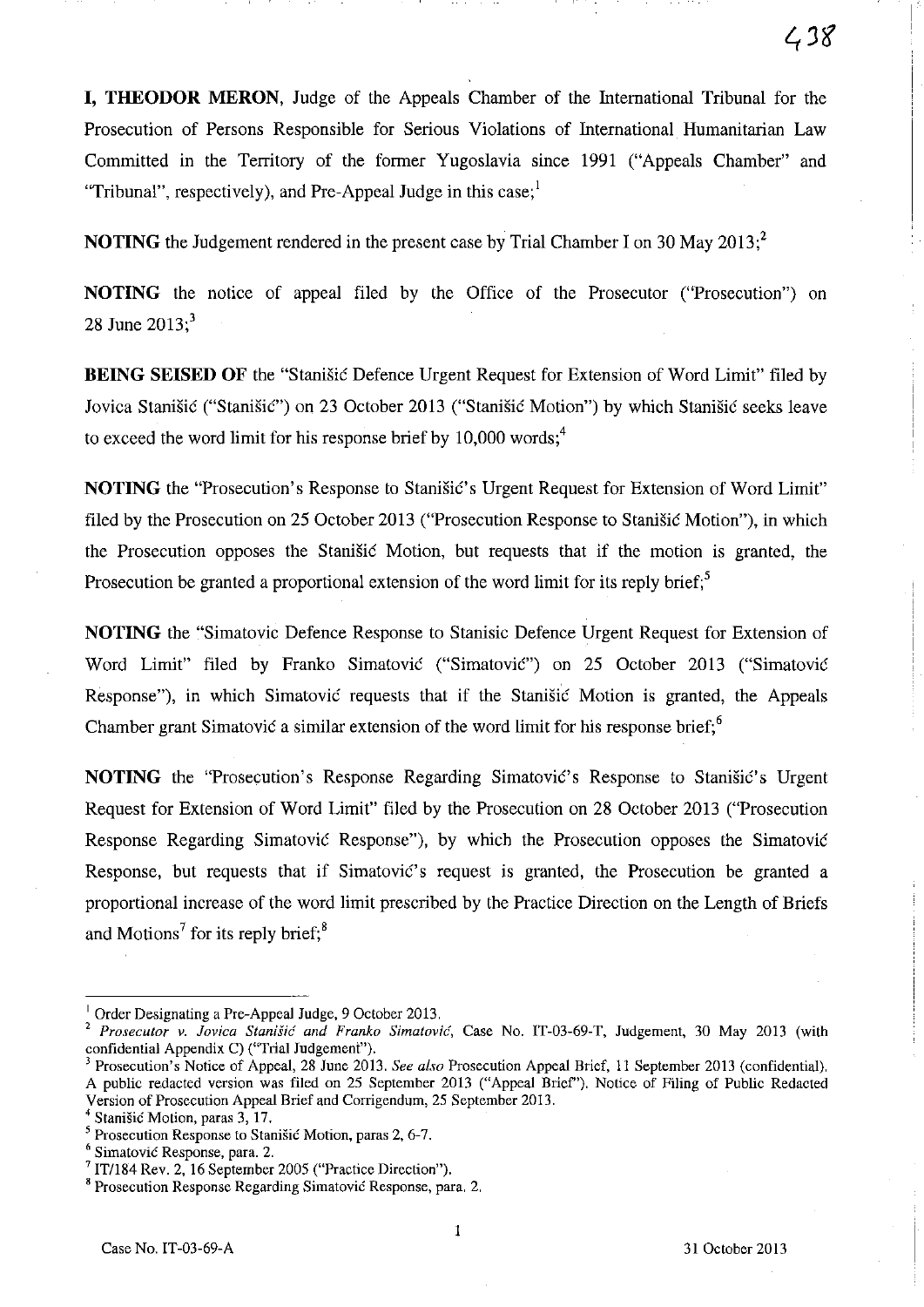**NOTING** Stanistic's submission that exceptional circumstances exist for granting leave to exceed the prescribed word limit in light of, *inter alia,* the size and complexity of both the grounds of appeal and the trial record, as well as the nature of the analysis required to respond to the second ground of appeal; $\frac{9}{2}$ 

**NOTING** that the Prosecution submits that Stanisic failed to show exceptional circumstances warranting a 10,000 word increase of the word limit for his response brief, arguing in particular that: (1) neither the size nor the complexity of the grounds of appeal and the trial record, nor the nature of the analysis required to respond to the second ground of appeal, are exceptional; and (2) the Appeal Brief developed all three grounds of appeal within the word limit prescribed;  $10$ 

**NOTING** that the Prosecution submits that Simatovic has not demonstrated any exceptional circumstances justifying an increase in the word limit for his response brief;  $\mathbf{I}^{\text{1}}$ 

**RECALLING** that, pursuant to Sections (C)(1)(b) and (C)(1)(c)(i) of the Practice Direction, the response of an appellee on an appeal from a final judgement of a Trial Chamber will not exceed 30,000 words, and the reply brief of an appellant will not exceed 9,000 words in respect of one appellee and a further 3,000 words in respect of each additional appellee;

**RECALLING** that, pursuant to Section C(7) of the Practice Direction, a party must seek authorization in advance from the Chamber to exceed the word limits in the Practice Direction and must provide an explanation of the exceptional circumstances that necessitate the oversized filing;

**CONSIDERING** that the quality and effectiveness of an appeal brief do not depend on its length, but on the clarity and cogency of the arguments presented and that, therefore, excessively long briefs do not necessarily facilitate the efficient administration of justice; $12$ 

**CONSIDERING** that the size and extent of the grounds of appeal, the extensiveness of the trial record and the length of the trial are not *per se* factors that constitute exceptional circumstances which justify an enlargement of the word limits prescribed by the Practice Direction;<sup>13</sup>

<sup>&</sup>lt;sup>9</sup> Stanišić Motion, paras 3, 7-16.

<sup>&</sup>lt;sup>10</sup> Prosecution Response to Stanišić Motion, paras 1, 3-5.

**II Prosecution Response Regarding Simatovic Response, para. 2.** 

<sup>&</sup>lt;sup>12</sup> Prosecutor v. Jadranko Prlić et al., Case No. IT-04-74-A, Decision on Motions for Extension of Time to File Appeal Briefs and for Authorisation to Exceed Word Limit, 22 August 2013, para. 16; *Prosecutor v. Mica Stanisic and Stoion*  Župljanin, Case No. IT-08-91-A, Decision on Mićo Stanišić's and Stojan Župljanin's Motions Seeking Variation of Time and Word Limits to File Appeal Briefs, 4 June 2013 *("StaniSic and Zupljanin* Decision"), p. 4 and reference cited **therein.** 

<sup>13</sup>*In the Case Against Florence Hartmann,* Case No. IT-02-54-R77.5-A, Decision on Motions to Strike and Requests to Exceed Word Limit, 6 November 2009, para. 23 and references cited therein.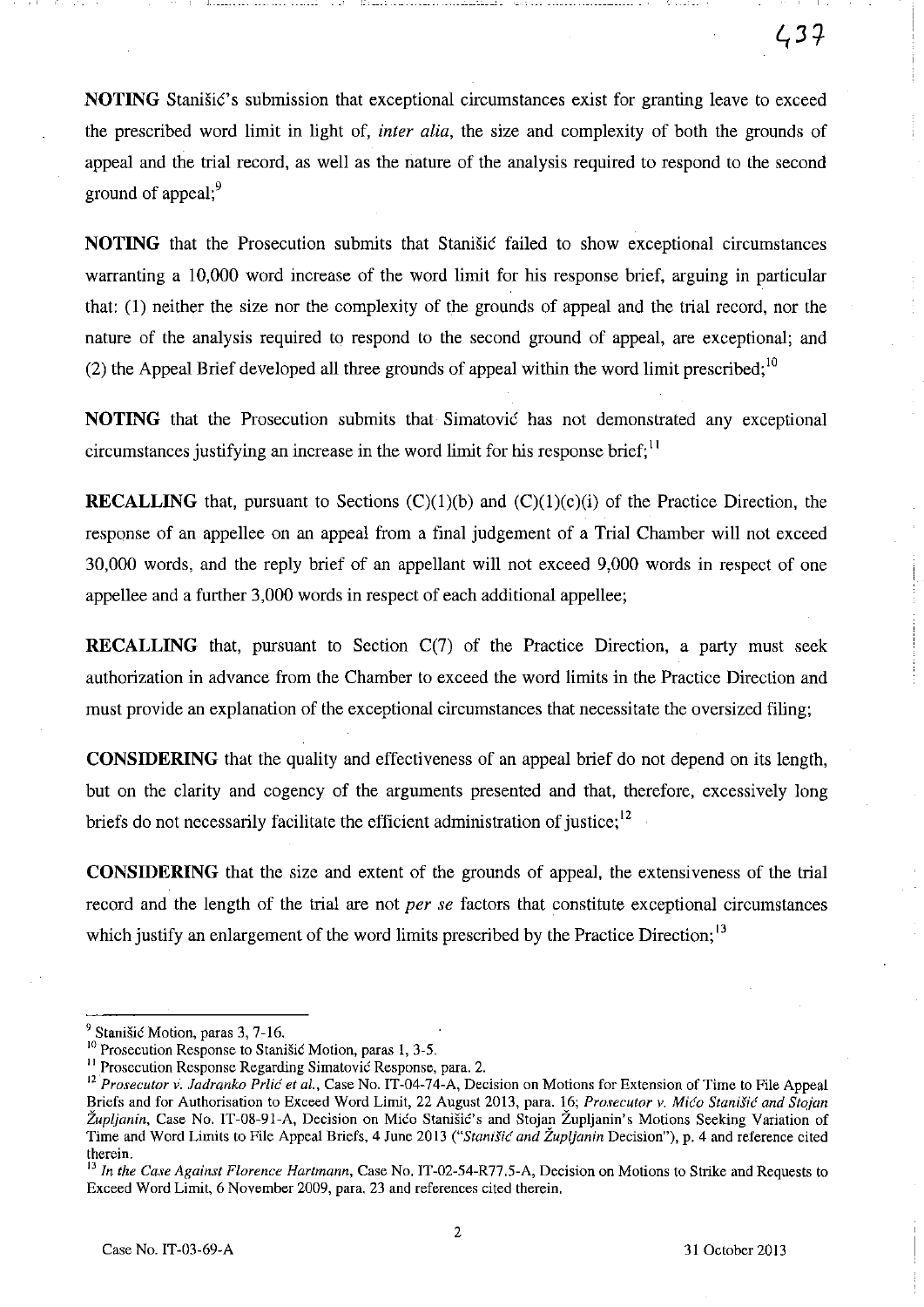**CONSIDERING,** however, that it is in the interests of justice to ensure that parties have sufficient space to prepare meaningful appeal briefs in full conformity with the relevant provisions;  $<sup>14</sup>$ </sup>

**CONSIDERING** the length and complexity of the Trial Judgement and the scope and nature of the grounds of appeal;

**FINDING** that in the context of this case, these factors constitute exceptional circumstances which justify increasing the word limit for Stanisic's response brief, not exceeding 5,000 words;

**CONSIDERING** that the word limit for reply briefs imposed by the Practice Direction is relative to that prescribed for the length of the appeal and response briefs, and that related requests for extensions should be assessed accordingly;<sup>15</sup>

**FINDING** that it is in the interests of justice to grant Simatovic an equivalent increase for his response brief, not exceeding 5,000 words, and to grant the Prosecution a proportionate increase for its reply brief, not exceeding 2,000 words;

**PURSUANT TO** Sections C(I) and (C)(7) of the Practice Direction,

**HEREBY GRANT** the Stanisic Motion **IN PART; and** 

### **ALLOW:**

(I) Stanisic to file a response brief totalling no more than 35,000 words;

(2) Simatovic to file a response brief totalling no more than 35,000 words;

(3) The Prosecution to file its reply brief totalling no more than 14,000 words.

<sup>&</sup>lt;sup>14</sup> Stanišić and Župljanin Decision, p. 4; Prosecutor v. Zdravko Tolimir, Case No. IT-05-88/2-A, Decision on Motion for Setting a Time Limit for Filing an Appellant's Brief and for an Extension of Word Limit, 17 May 2013 *("Tolimir*  **Decision"), p. 3.** 

**<sup>15</sup>***Prosecutor* **v.** *Nikola Sainovic et aI.,* **Case No. IT-OS-87-A, Decision on Defence Requests for Extension** of Time **and**  Word Limits to File Reply Briefs, 20 January 2010, p. 4. Cf. Practice Direction, Section C(1). See also Tolimir Decision, p. 3; Prosecutor v. Momčilo Perišić, Case No. IT-04-81-A, Decision on Momčilo Perišić's Motion for Leave to Exceed the Word Limit for the Appeal Brief, 30 January 2012, p. 2.